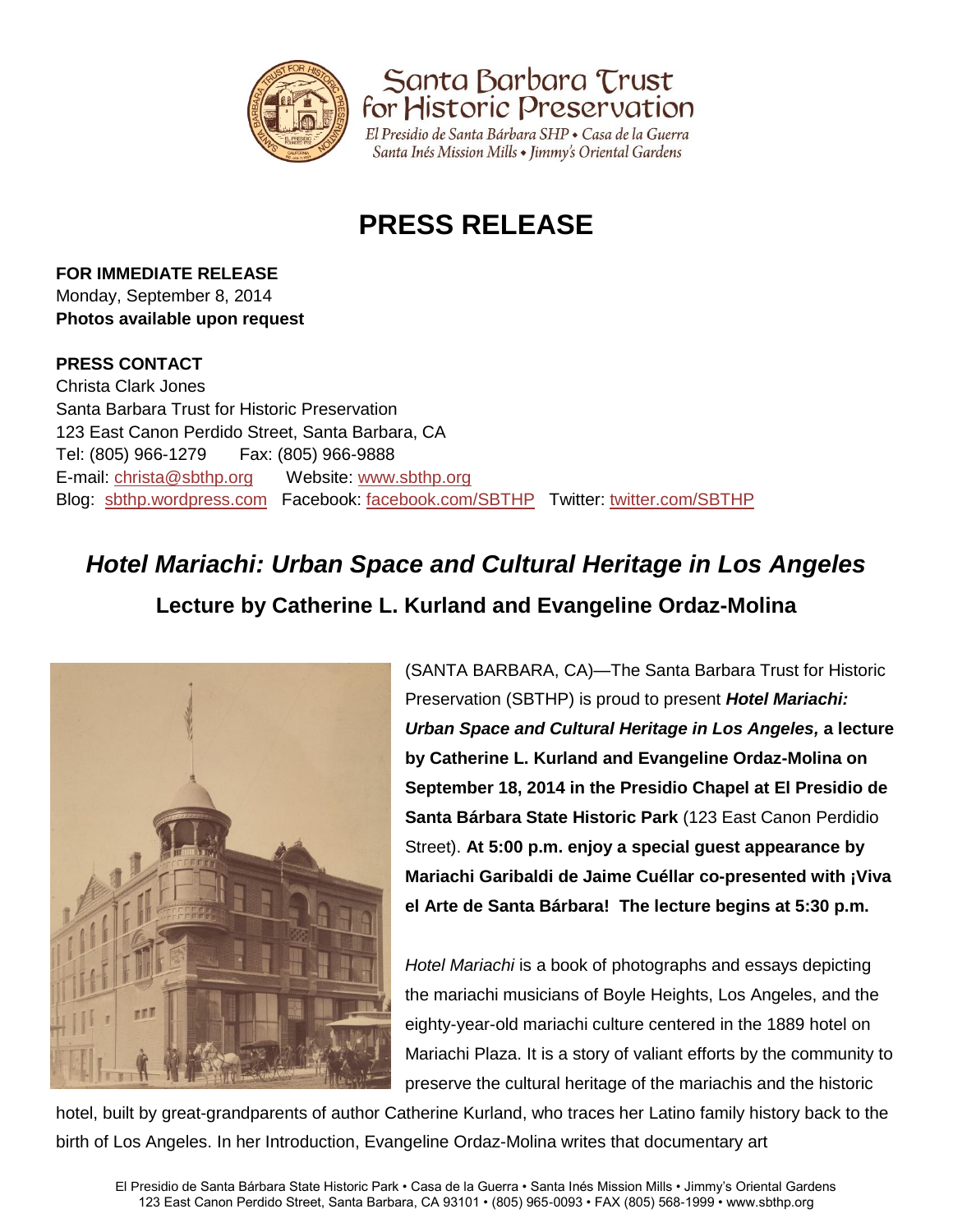photographer Miguel Gandert "joyously and heartbreakingly captures this dichotomy of a regal band at play and the harsh reality of the struggle for work." Enrique Lamadrid offers an in-depth study of mariachi music, the lives of the musicians, and the role of southern California in the evolution of this musical form.

The authors will be signing copies of their books which will be available for purchase at the event.





**Catherine L. Kurland** left her hometown of Los Angeles for the East Coast after graduating from the University of Southern California, relocating to Santa Fe, New Mexico, in 2004. Before her return to the Spanish Southwest, Kurland lived in New York, where she co-owned Kurland•Zabar, the first gallery in the United States to specialize in the British Arts & Crafts movement. At about the time she began her graduate studies in historic preservation at the University of New Mexico, Kurland discovered that the architect-designed hotel in Boyle Heights, Los Angeles, built by her great-grandparents in 1889, was still standing—now a residence for over 100

mariachi musicians! Her efforts to document the history of the imperiled hotel for a preservation designation led to Kurland's discovery of her own deep roots in Spanish and Mexican Los Angeles—and Santa Barbara. Kurland is executive editor of El Camino Real de Tierra Adentro Trail Association's award-winning journal, *Chronicles of the Trail.*



**Evangeline Ordaz-Molina** was born just blocks away from *Hotel Mariachi* in Boyle Heights, Los Angeles. She was one of the four founders of the East LA Community Corporation (ELACC), the community-development nonprofit that bought and restored the 1889 hotel and served on the board for twelve years as vice president and general counsel. Ordaz-Molina is also a playwright whose works about Latino immigration have been produced throughout the Southwest. She is currently writing a play about Los Angeles, commissioned by the Center Theater Group (Mark

Taper Forum, Ahmanson Theater, Kirk Douglas Theater). A member of the California Bar, Ordaz-Molina practiced law in the areas of human rights, government benefits, and housing rights, and teaches constitutional law at California State University, Northridge